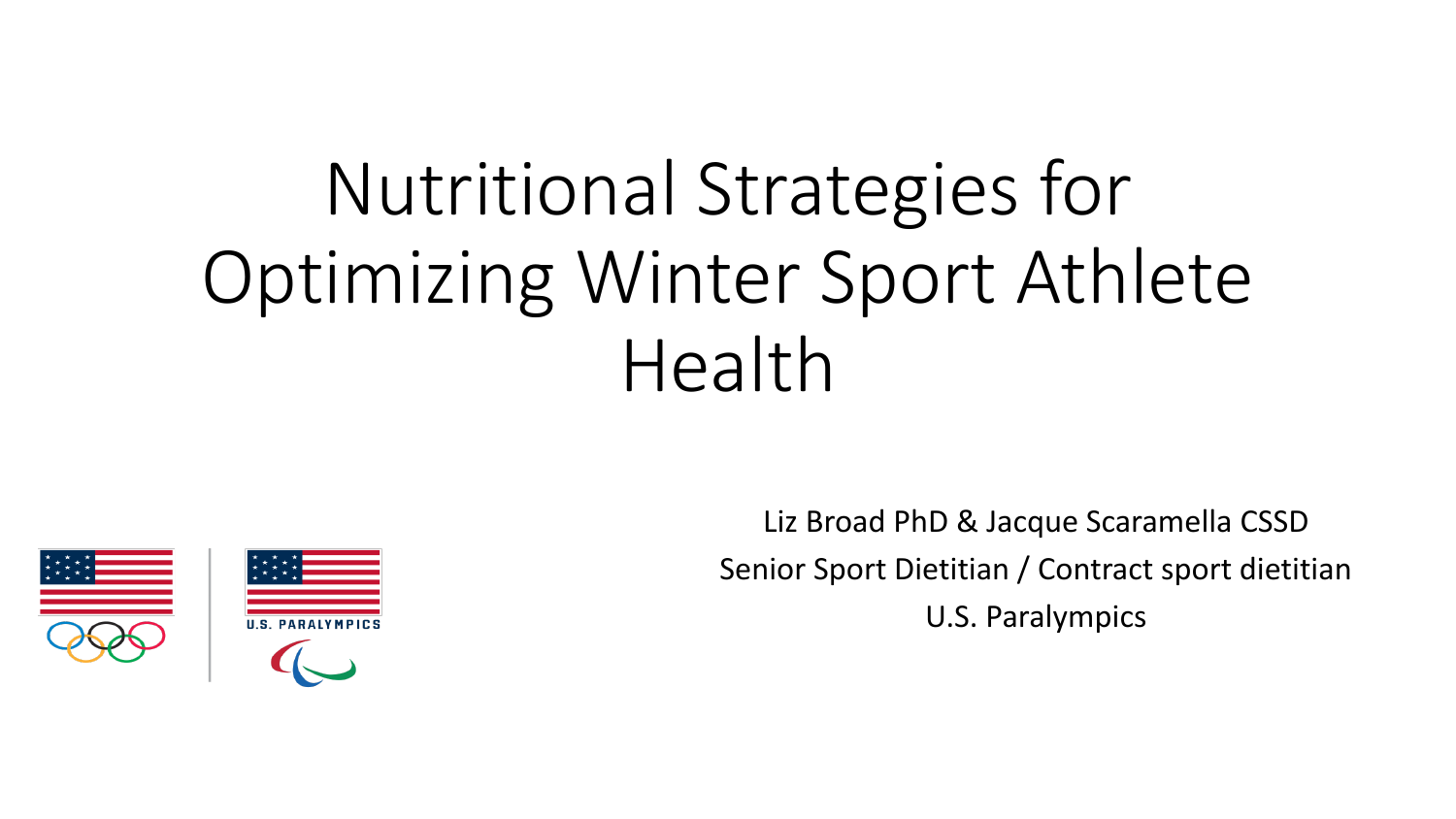#### **Outline**

- Risks of illness in Paralympic winter athletes
- Nutritional strategies used on a day to day basis to protect immune function
- Specific nutrition strategies Team USA have used for PyeongChang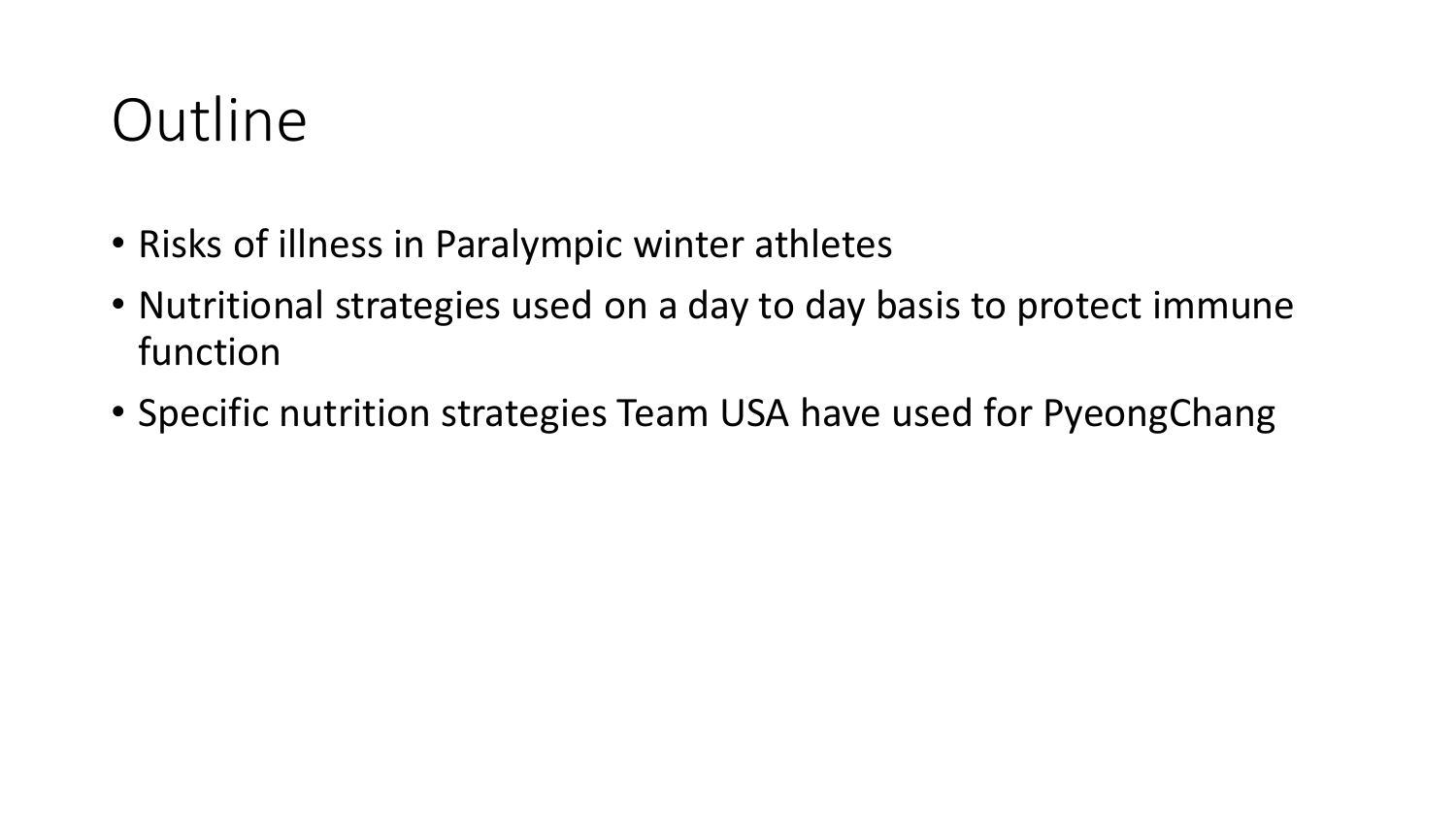# Risk of illness in winter sport athletes

- Training loads
- Cold environments (increased energy expenditure)
- Frequent travel for competition in winter season
- For some events, need to achieve lean body composition to optimize performance
- Low vitamin D status over winter

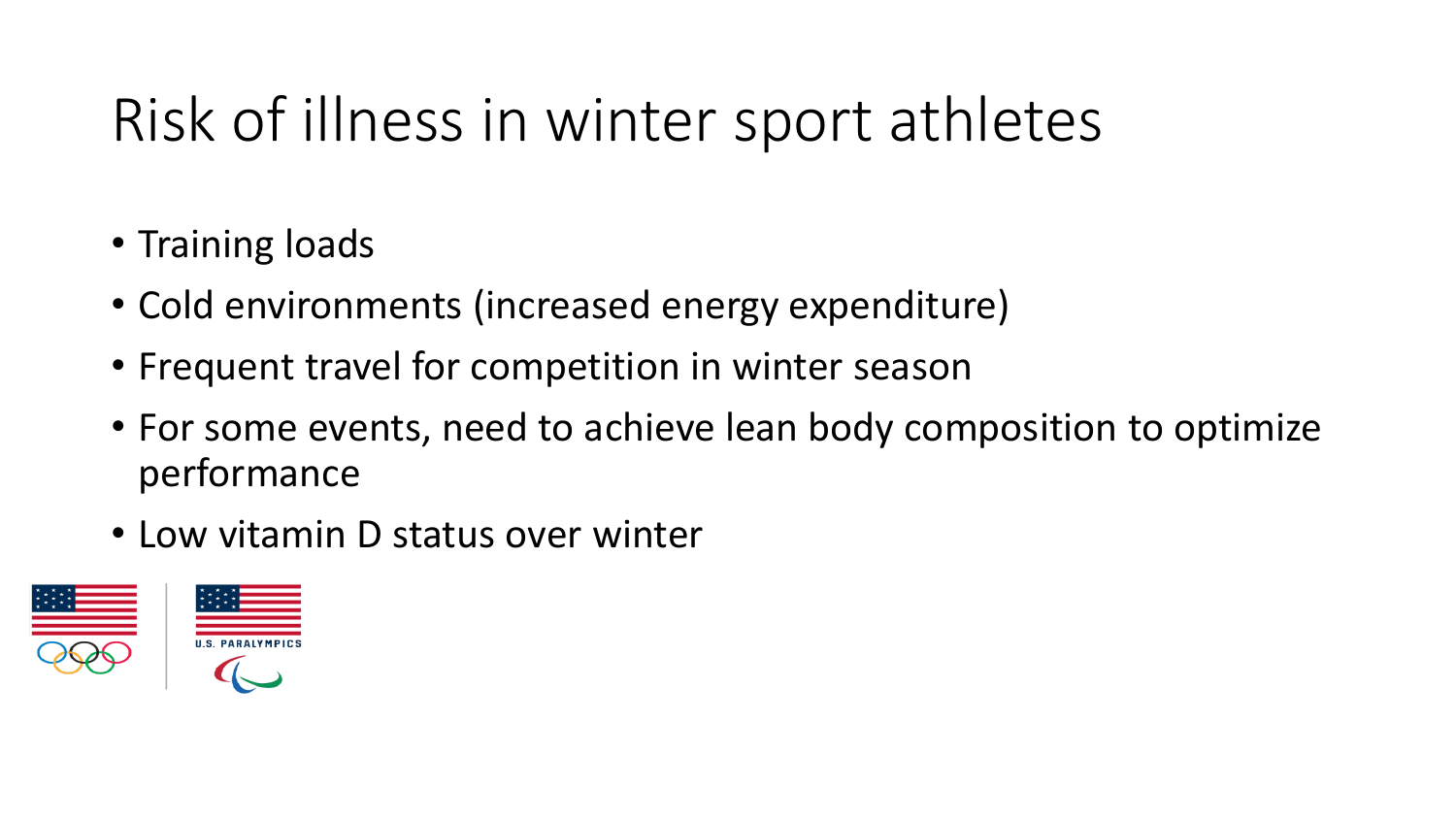## Additional factors for Paralympic athletes

- Understanding of energy requirements
- Hydration e.g. sit skiers on hill
	- Decreased drive to drink in cold
- Risk of UTI during travel in those who self-catheterize
- Hygiene hands on wheelchairs, no hands, visual impairment

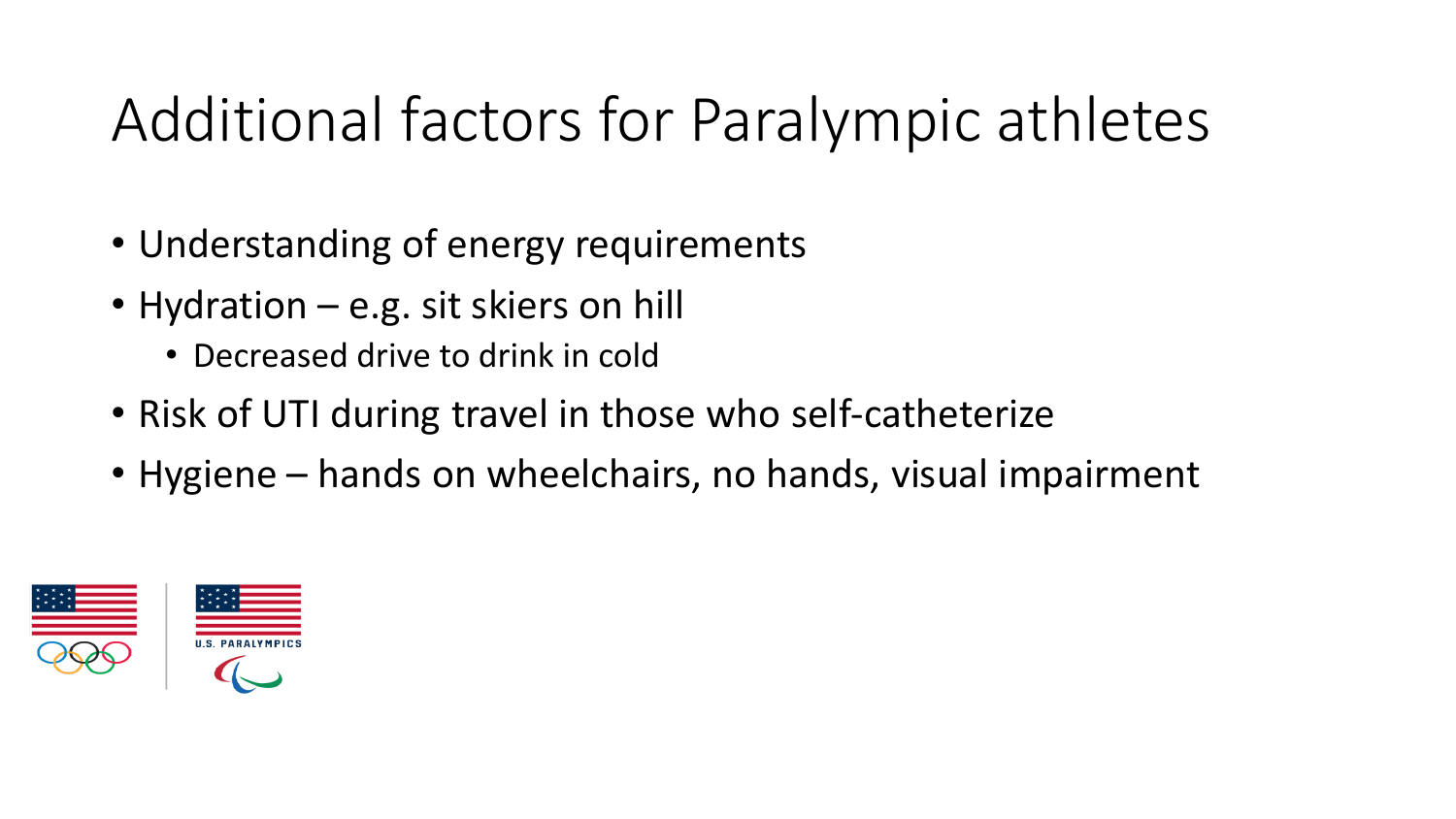### Long term nutritional strategies

- Sufficient calories to match training loads
- Rich in vegetables, fruit and whole grains
- Hydration and electrolytes
- Probiotic and prebiotic rich diet
- Protection of brain fish oils & vitamin D
- Education on what increases risk of illness & how to counteract with timing and periodization of nutrition
- Minimum annual screening for vit D, iron and other parameters with supplementation as required

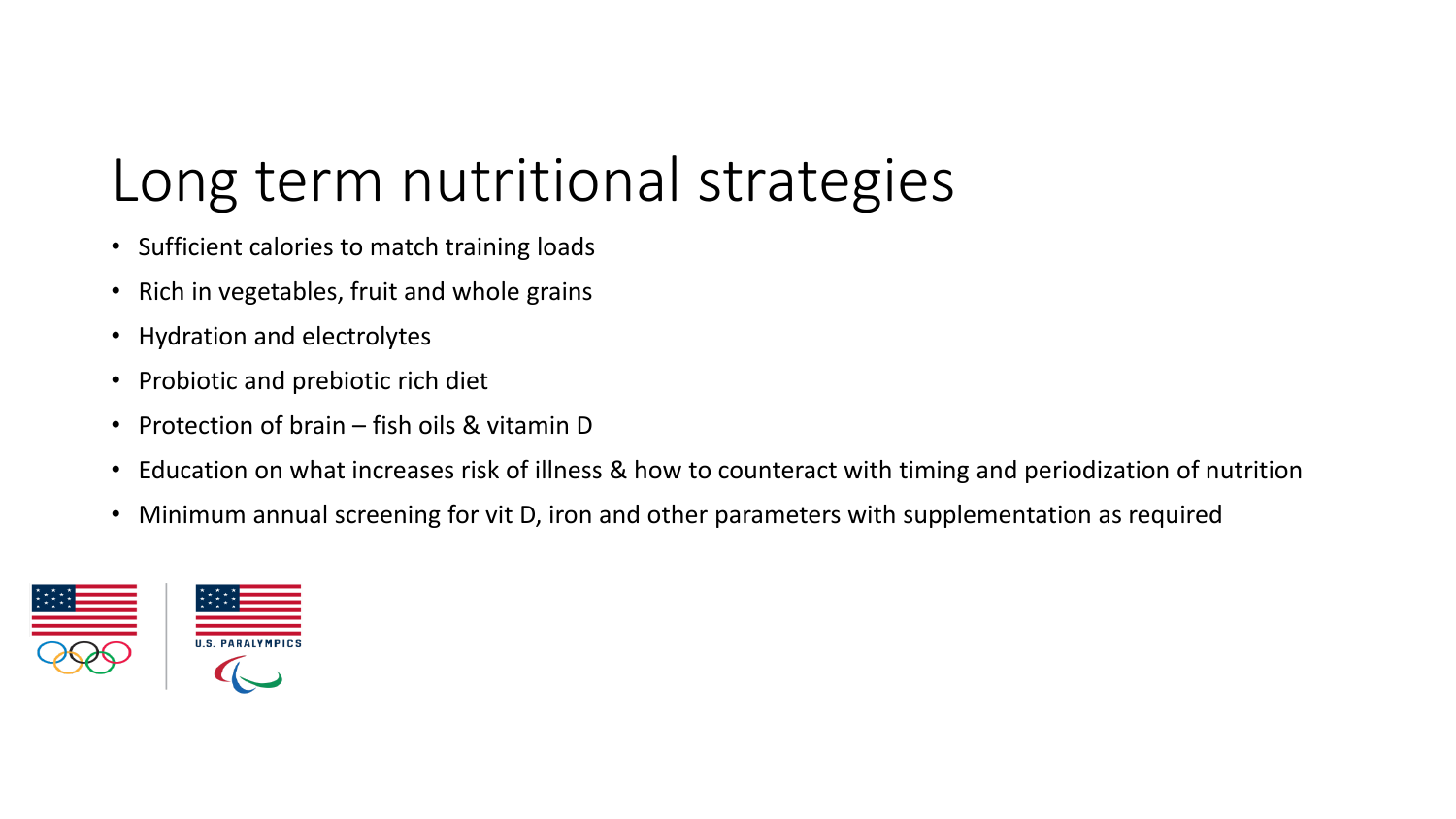#### Pre Departure Travel Pack

- Probiotics
- Electrolytes consider using on plane to support effective hydration
- Hand sanitizer
- Multivitamins

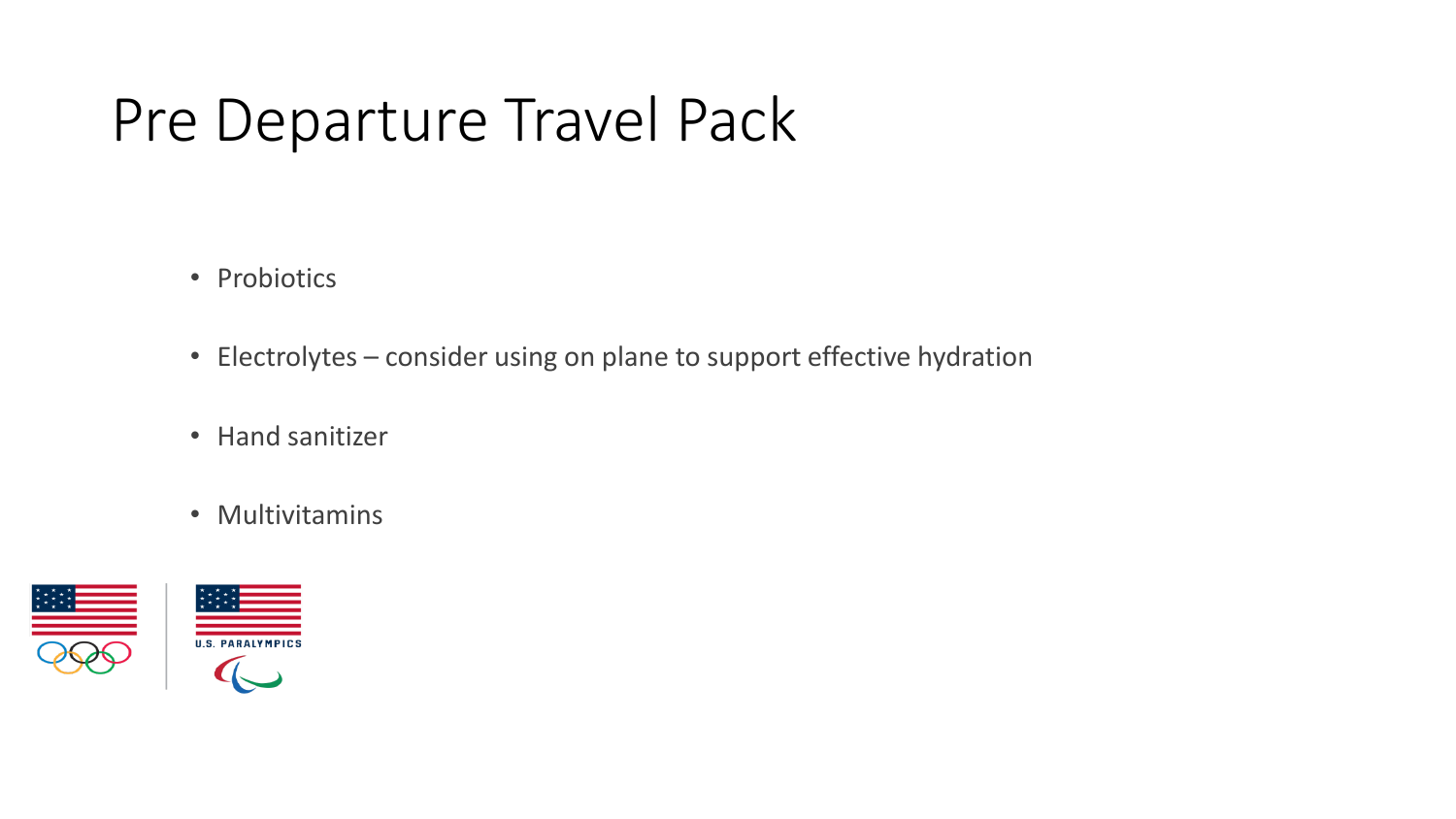# Flight, arrival and during games

- Flight reinforced sleep plan, hydration, use of disinfecting wipes
	- Meal and snack plan for entirety of travel day
- Hydration testing (first morning USG) on selected days including day after arrival
- "Sick packs" vitamin C and zinc for anyone with start of cold symptoms